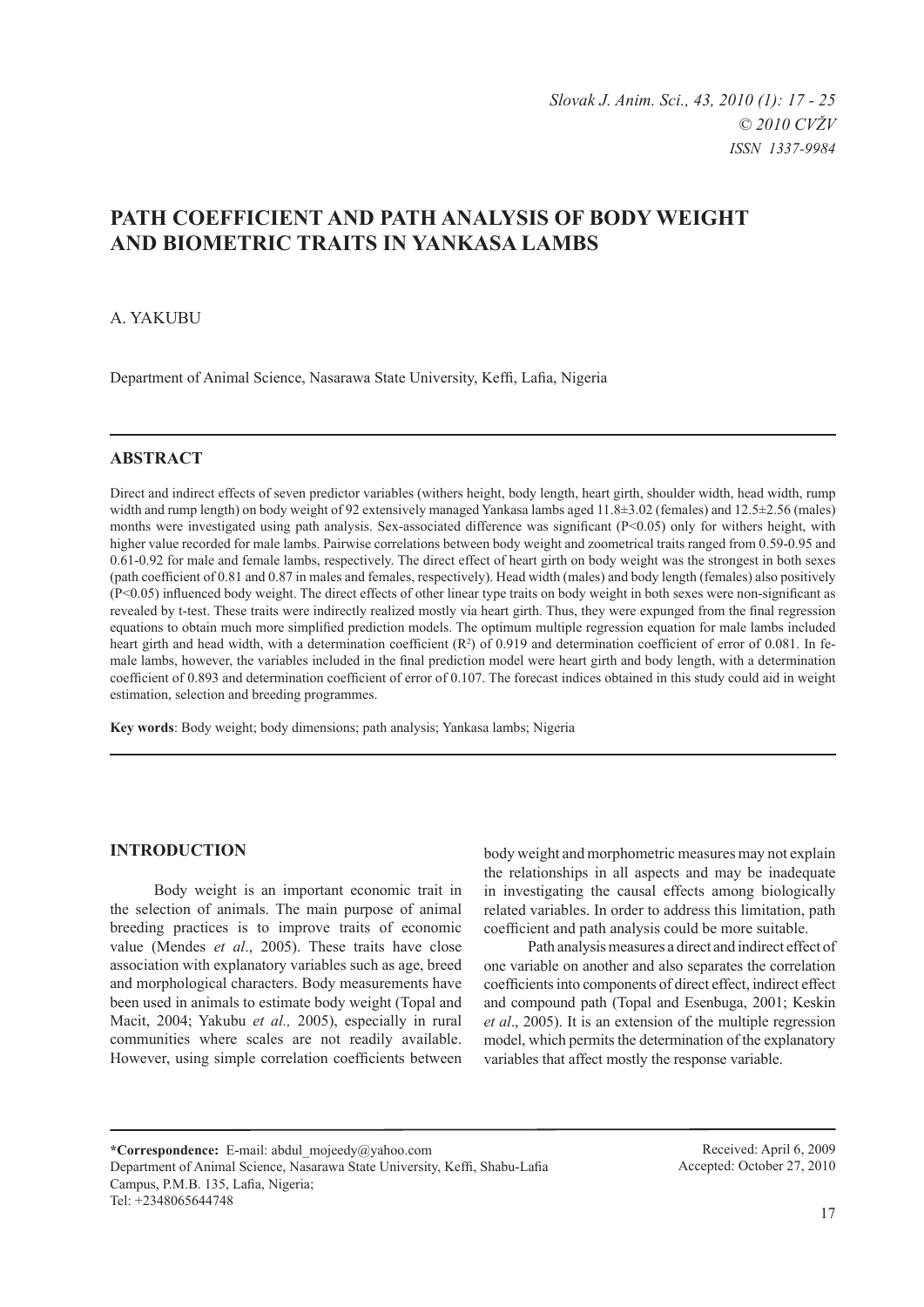Yankasa sheep is one of the prominent sheep breeds in Nigeria. However, multivariate analysis technique involving the use of path analysis has not been exploited in showing the relationship between its body weight and body measurements. The present investigation therefore aimed at establishing direct and indirect causal effects between body weight and some linear body measurements of Yankasa lambs. The results so obtained could be used to predict body weight in the field and for selection purposes.

# **MATERIAL AND METHODS**

#### **Location of study and experimental animals**

Data were obtained from 92 randomly selected Yankasa lambs (37 males and 55 females) between May and July, 2008. The animals were reared through the extensive system in certain smallholder farms in Nasarawa State, north central Nigeria. The state is located between latitude  $08^035'$ N and longitude  $08^033'$ E. The animals were <15.5 months old (milk-tooth age) following noneruption of permanent incisors as described by Wilson and Durkin (1984). The average age (Mean±standard deviation) of the female animals was 11.8±3.02 months with minimum and maximum values of 4.0 and 15.3 months, respectively. However, the males were 12.5±2.56 months old with minimum and maximum values of 4.5 and 15.4 months, respectively. There was no significant sex difference in the ages of the lambs  $(F = 1.399)$ ; P<0.240). The animals grazed during the day on natural pasture containing forages such as northern gamba grass (*Andropogon gayanus*), stylo (*Stylosanthes gracilis*), leucaena (*Leucaena leucocephala*) and guinea grass (*Panicum maximum*), and returned to the homestead in the evening. Occasionally, they were given cassava peels, *dusa* (fermented sorghum waste), groundnut haulms, cowpea hulls and kitchen wastes as supplements.

#### **Traits measured**

Body weight was measured along with seven biometric traits on each animal following standard procedure and anatomical reference points as indicated in Figure 1 (Yakubu, 2009). They were withers height (WH), body length (BL), heart girth (HG), shoulder width (SW), head width (HW), rump width (RW) and rump length (RL). A graduated measuring stick was used for the height measurements, while the length and circumference measurements were done using a flexible tape; and a special wooden calipers was used for the width measurements. In order to avoid intra-individual variations, all measurements were taken by the same person.

#### **Statistical analysis**

Means, standard deviations (SD) and coefficients of variation (CV) of the body weight and linear body measurements of Yankasa lambs were computed. Pairwise correlations among body weight and morphometric characters were also determined separately for each sex. Standardized partial regression coefficients called path coefficients (beta weights) were calculated, too. This was to allow direct comparison of values to reflect the relative importance of independent variables in order to explain variation in the dependent variable (Seker and Serin, 2004). Path analysis is a subset of Structural Equation Modeling (SEM), the multivariate procedure, which, as defined by Ullman (1996), allows examination of a set of relationships between one or more independent variables, either continuous or discrete, and one or more dependent variables, either continuous or discrete. SEM deals with measured and latent variables. Measured variables are also known as observable variables. A latent variable (factor), however, is a variable which cannot be observed directly and must be inferred from measurable variables. SEM is a combination of multiple regression and factor analysis. Path analysis, on the other hand, deals only with measured variables (in the present study, the observed variables were body weight, withers height, body length, heart girth, shoulder width, head width, rump width and rump length). Path analysis model is not a substitute for regression analysis; rather it is a complementary methodology to regression analysis (Jeonghoon, 2002). In path analysis, it is assumed that the residuals (error terms) are uncorrelated with the variables in the model and with each other.

The path coefficient from an explanatory variable (X) to a response variable (Y) as described by Mendes *et al*. (2005) is shown below:

$$
\mathbf{P}_{Y.Xi} = \mathbf{b}_i \frac{\mathbf{S}_{Xi}}{\mathbf{S}_Y}
$$

*where:*

 $P_{Y.Xi}$  = path coefficient from  $X_i$  to Y (i= WH, BL, HG, SW, HW, RW, RL), b<sub>i</sub> = partial regression coefficient,<br>S<sub>xi</sub> = standard deviation of X<sub>i</sub>,  $S_{xi}$  = standard deviation of  $X_i$ ,  $S_{\rm v}$  = standard deviation of Y.

The multiple linear regression model adopted was:

$$
Y = a + b_1 X_1 + b_2 X_2 + b_3 X_3 + b_4 X_4 + b_5 X_5 + b_6 X_6 + b_7 X_7 + e
$$
  
where:  
Y = endogenous variable (body weight).

 $=$  endogenous variable (body weight),

 $a =$ intercept,

- $b's$  = regression coefficients,
- $X$ 's = exogenous variables (WH, BL, HG, SW, HW, RW, RL),
- $e$  = error term, normally distributed with mean zero and variance .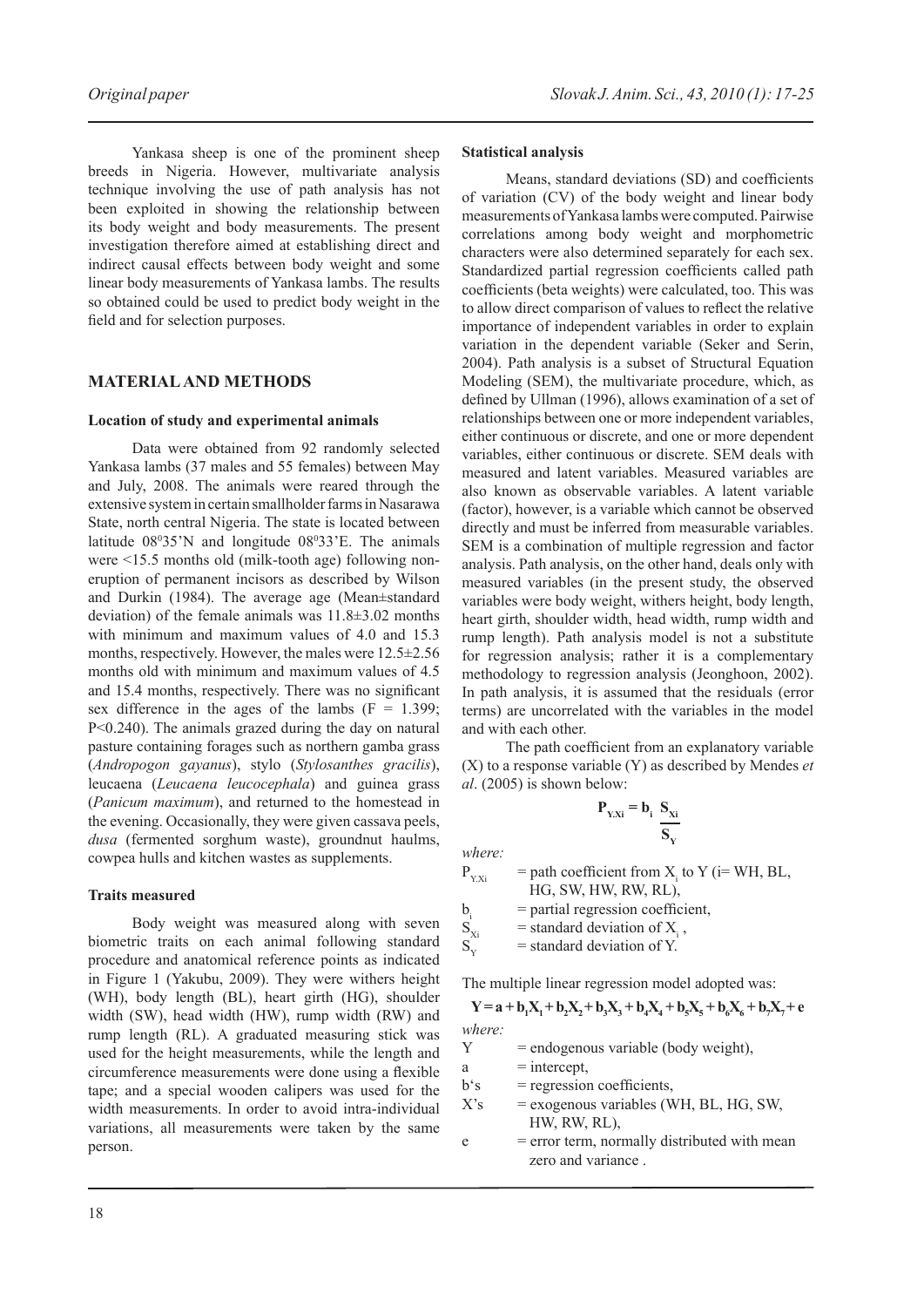

 $WH = W$  ithers height,  $BL = Body$  length,  $HG = Heart$  girth,  $SW = Shoulder$  width,  $HW = Head$  width,  $RW = Rump$  width and  $RL = Rump$  length

## **Fig. 1: Yankasa sheep showing the anatomical parts measured in this study**

The significance of each path coefficient in the multiple linear regression model was tested by t-test using the following model (Sangun *et al*., 2009):

where:  
\n
$$
\frac{\mathbf{t}_j - \mathbf{b}_j - \mathbf{b}_i}{\sqrt{\mathbf{var}(\mathbf{b}_j)}}
$$
\nwhere:

 $var(b_i)$ ) = the diagonal member of matrix  $s^2$   $(X'X)^{-1}$ ,  $s^2$  $s<sup>2</sup>$  = mean square of residual obtained from ANOVA.

The indirect effects of  $X_i$  on Y through  $X_j$  were calculated as follows:

$$
IE_{YXi} = r_{XiXj}P_{Y.Xj}
$$

*where:*

IE<sub>YXi</sub> = the direct effect of  $X_i$  via  $X_j$  on Y,

 $r_{XIXj}$  = correlation coefficient between ith and jth independent variables,<br> $P_{Y.Xi}$  = path coefficient that indicates the direct effect of jth independent  $=$  path coefficient that indicates the direct effect of jth independent variable on the dependent variable.

Coefficient of determination  $(R<sup>2</sup>)$  was partitioned into its components using path analysis as follows:

$$
R^2 = P^2_{YX1} + P^2_{YX2} + P^2_{YX3} + P^2_{YX4} + P^2_{Y5} + P^2_{Y6} + P^2_{YX7} + 2r_{X1X2}P_{YX1}P_{YX2} +2r_{X1X3}P_{YX1}P_{YX3} + 2r_{X1X4}P_{YX1}P_{YX4} + 2r_{X1X5}P_{YX1}P_{YX5} + 2r_{X1X6}P_{YX1}P_{YX6} +2r_{X1X7}P_{YX1}P_{YX7} + 2r_{X2X3}P_{YX2}P_{YX3} + 2r_{X2X4}P_{YX2}P_{Y.X4} + 2r_{X2X5}P_{YX2}P_{YX5} +2r_{X2X6}P_{YX2}P_{YX6} + 2r_{X2XY}P_{YX2}P_{YX7} + 2r_{X3X4}P_{YX3}P_{Y.X4} + 2r_{X3X5}P_{YX3}P_{YX5} +2r_{X3X6}P_{YX3}P_{YX6} + 2r_{X3XY}P_{YX3}P_{YX7} + 2r_{X4X5}P_{YX4}P_{YX5} + 2r_{X4X6}P_{YX4}P_{YX6} ++2r_{X4X7}P_{YX4}P_{YX7} + 2r_{X5X6}P_{YX5}P_{YX6} + 2r_{X5XY}P_{YX5}P_{YX7} + 2r_{X6X7}P_{YX6}P_{YX7}
$$

*where:*

 $P_{Y,Xi}^2$  $\vec{y}$  = direct effects of explanatory variables (WH, BL, HG, SW, HW, RW, RL) in contributing to the variation of Y (body weight); 2r  $_{X_iX_j}$  (P<sub>Y.Xi</sub>)(P<sub>Y.Xj</sub>) = combined effects of explanatory variables (WH, BL, HG, SW, HW, RW, RL) in contributing to the variation of Y (body weight).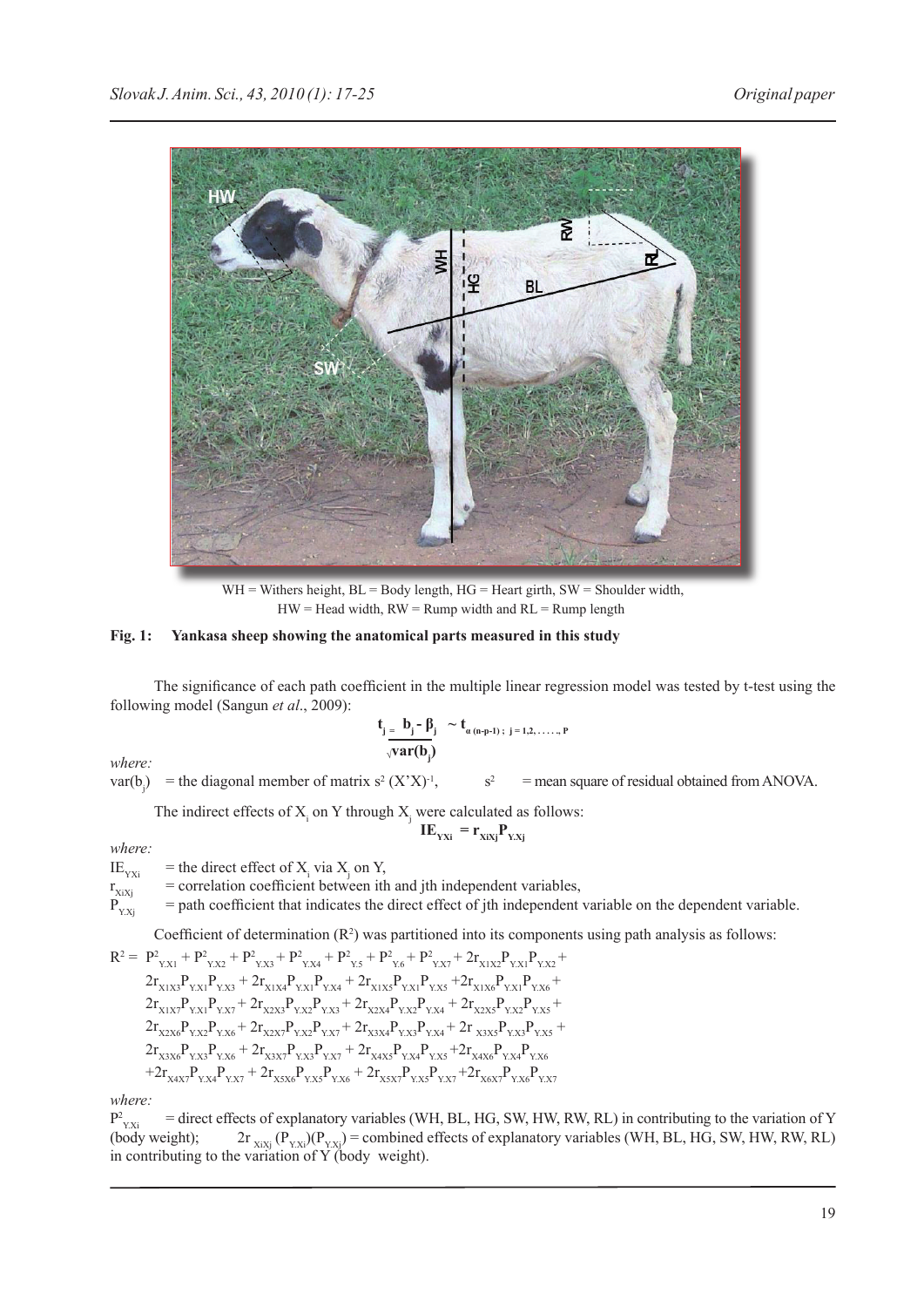The explanatory variables were screened for multicollinearity problems using variance inflation factors (VIF) and tolerance (T) values. SPSS (2001) statistical package was used for the analysis.

# **RESULTS AND DISCUSSION**

## **Morphological traits**

The means, standard deviations and coefficients of variation of each of body weight and linear body measurements of Yankasa lambs of both sexes are presented in Table 1. Although the males had higher numerical mean values for all the morphometric measurements, significant sex-associated difference (P<0.05) was only evident in withers height. The body weight values obtained in this study are higher than the overall productivity index of 11.0±0.87kg recorded for Tswana lambs in Botswana (Economides, 1983). However, the withers height, body length, heart girth, shoulder width, rump width and rump length values are lower than the 66.02, 59.75, 72.30, 14.52, 12.98 and 22.27cm recorded for Uda lambs (Yakubu, 2003). This is not quite surprising as Uda sheep, ranked second among Nigerian breeds of sheep, is a bigger animal in terms of body configuration compared to their Yankasa counterparts. The body weight (18.0±3.5kg) of Landim lambs in Mozambique less than 15.5 months old (Rochas *et al*., 1991) is higher than that of Yankasa lambs. While the present biometric estimates are higher than those reported for 12 months old Garole lambs in India (Sahana *et al*., 2001), they are lower than the values recorded for Awassi lambs in Jordan (Jawasreh and Khasawney, 2007).

The present results revealed that morphometric characters of sheep are genetically controlled and unique to each breed of sheep. The tall and leggy conformation of Yankasa lambs is attributable to its suitability to the almost free and wide-ranging mode of grazing in search of pasture and water under subtropical conditions of north central Nigeria. The sexual dimorphism observed in the present study could be as a result of the usual inter-sex differential hormonal action, which invariably leads to differential growth rates in male and female animals. Sexual differences in Awassi lambs had also been reported (Al-Tarayrah and Tabbaa, 1999). However, Thiruvenkadan (2005) and Yakubu (2009) found no significant sex differences in body weight and body measurements of goat kids. Body weight and rump width appeared to be more variable in both sexes; and this might not be unrelated with the influence of the environment on these parameters.

## **Bivariate correlations**

Pairwise correlations among body weight and linear type traits of the two sexes are presented in Table 2. The association existing between body weight and biometric traits was observed to be strong in both sexes  $(r = 0.59 - 0.95$  and  $0.61 - 0.92$ ; P<0.01 for male and female lambs, respectively). However, the highest correlation was between body weight and heart girth in both sexes, while the lowest correlation was observed between body weight and head width in males and body weight and rump width in females. The body dimensions were also positively and significantly correlated with each other (r  $= 0.42 - 0.88$  and  $0.49 - 0.92$ ; P<0.01 for males and females, respectively). There were no multicollinearity problems among the body measurements, since preliminary analysis revealed that the variance inflation factor (VIF) value was smaller than 10 (Pimentel *et al*., 2007) and the tolerance (T) value was greater than 0.1 (Gill, 1986) in all cases.

Estimates of correlation obtained in this study reflect active growth of body size and conformation at this age. Given that the majority of genes influencing the configuration of an animal are of common action and not local, the formation of one part is found narrowly correlated with the formation of the other (Lener and Donald, 1996). Thiruvenkadan (2005) reported high correlations between body weight and morphometric measurements of Kanni Adu kids under farmers' management. Aziz and Sharaby (1993) reached similar inferences regarding correlations between body weight and body dimensions of Nadji ram lambs. The varying phenotypic correlation coefficients in the two sexes suggest sexual differences in the genetic architecture of the lambs. The implications of the positive relationships in the present study are that body weight could be estimated from body measurements, especially under village conditions where scales are not readily available. The association may also be useful as selection criterion, since positive correlations of traits suggest that the traits are under the same gene action (pleiotropy).

## **Path coefficients of explanatory variables**

Path coefficients of the independent variables of male lambs are presented in Table 3. Path analysis permits the partitioning of correlation coefficient into component parts (Marjanovic-Jeromela *et al*., 2008). The first component is the path coefficient (beta weight) that measures the direct effect of the predictor variable on the response variable. The second component estimates the indirect effect of the predictor variable on the response variable through other predictor variables. Although the correlation coefficient between withers height and body weight in the present study was high  $(r = 0.85)$ , its direct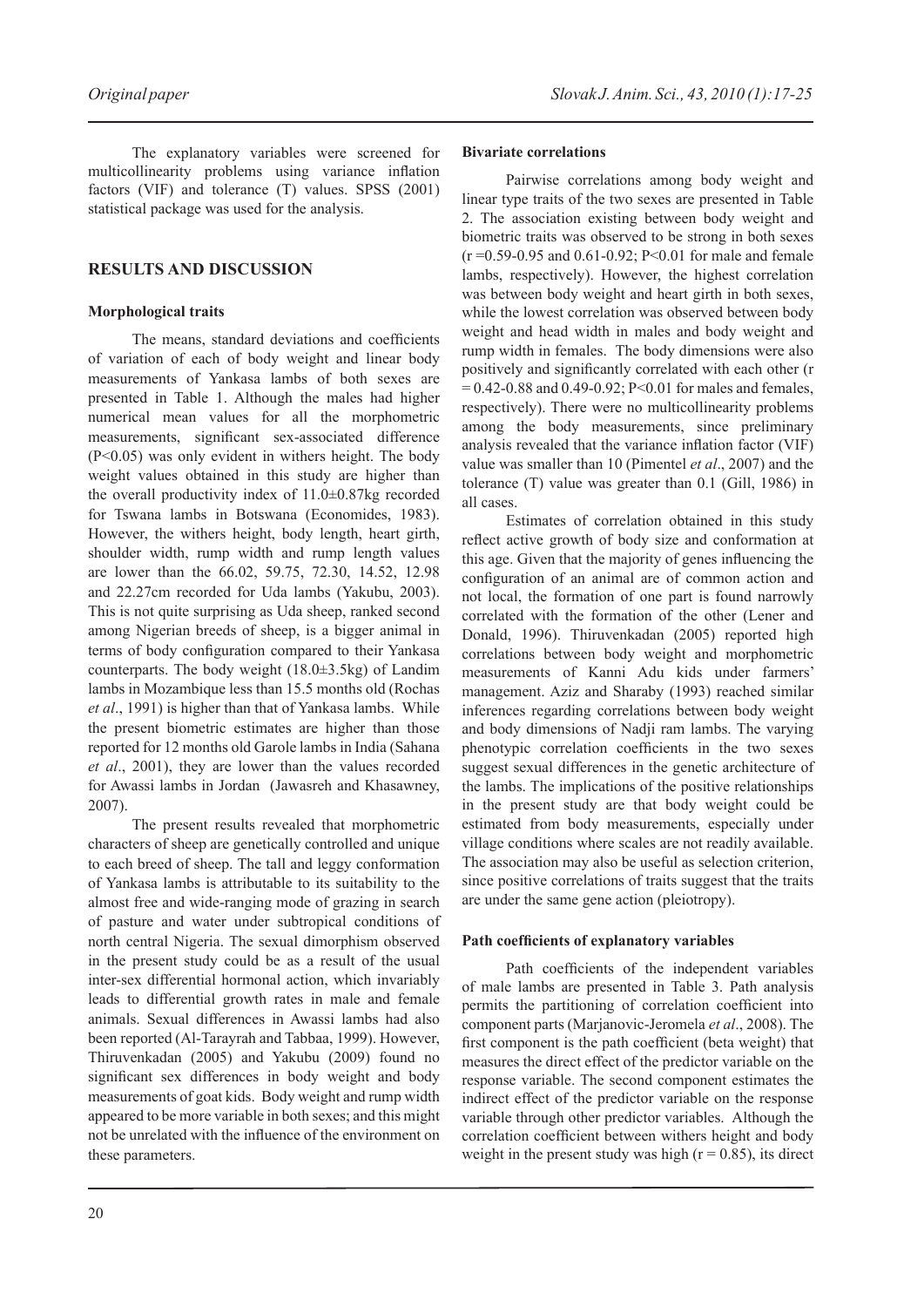|           |                    | Female lambs $(n=55)$ |           |                    | Male lambs $(n=37)$ |           |
|-----------|--------------------|-----------------------|-----------|--------------------|---------------------|-----------|
| Trait     | Mean               | <b>SD</b>             | <b>CV</b> | Mean               | <b>SD</b>           | <b>CV</b> |
| BW (kg)   | $15.28^{a}$        | 3.03                  | 19.83     | $15.90^{\circ}$    | 2.27                | 14.28     |
| WH (cm)   | 59.04 <sup>b</sup> | 8.63                  | 14.62     | $62.62^a$          | 6.24                | 9.96      |
| $BL$ (cm) | 56.06 <sup>a</sup> | 8.56                  | 15.27     | 58.65 <sup>a</sup> | 7.06                | 12.04     |
| $HG$ (cm) | $64.64^{\circ}$    | 10.60                 | 16.40     | 65.54a             | 7.58                | 11.57     |
| SW (cm)   | $13.90^{\rm a}$    | 2.27                  | 16.33     | $14.46^a$          | 1.59                | 11.00     |
| $HW$ (cm) | 8.16 <sup>a</sup>  | 0.99                  | 12.13     | 8.17 <sup>a</sup>  | 0.93                | 11.38     |
| $RW$ (cm) | $12.21^a$          | 2.26                  | 18.51     | 12.97 <sup>a</sup> | 1.76                | 13.57     |
| $RL$ (cm) | $18.90^{\rm a}$    | 2.83                  | 14.97     | 19.03 <sup>a</sup> | 1.83                | 9.62      |

**Table 1: Descriptive statistics of body weight and body dimensions of Yankasa lambs**

SD: Standard deviation; CV: Coefficient of variation**.**

Means along the same row bearing the same superscripts do not differ significantly (P>0.05)

#### **Table 2: Phenotypic correlations among body weight and body measurements of Yankasa lambs according to sex\***

| Trait     | <b>BW</b> | WH   | BL   | HG   | <b>SW</b> | <b>HW</b> | <b>RW</b> | RL   |
|-----------|-----------|------|------|------|-----------|-----------|-----------|------|
| <b>BW</b> |           | 0.85 | 0.86 | 0.95 | 0.64      | 0.59      | 0.64      | 0.83 |
| WH        | 0.87      |      | 0.83 | 0.86 | 0.77      | 0.49      | 0.54      | 0.85 |
| BL        | 0.91      | 0.91 |      | 0.88 | 0.74      | 0.49      | 0.67      | 0.87 |
| HG        | 0.94      | 0.92 | 0.92 |      | 0.68      | 0.53      | 0.68      | 0.88 |
| <b>SW</b> | 0.74      | 0.75 | 0.79 | 0.80 |           | 0.42      | 0.58      | 0.74 |
| <b>HW</b> | 0.64      | 0.67 | 0.66 | 0.70 | 0.63      |           | 0.43      | 0.53 |
| <b>RW</b> | 0.61      | 0.65 | 0.67 | 0.71 | 0.86      | 0.49      |           | 0.61 |
| RL        | 0.84      | 0.90 | 0.87 | 0.90 | 0.71      | 0.68      | 0.64      |      |

\*Significant at P<0.01 for all correlation coefficients

Upper matrix: Male lambs

Lower matrix: Female lambs

| <b>Table 3:</b> | Direct and indirect effects of biometric traits on body weight of Yankasa male lambs |  |  |
|-----------------|--------------------------------------------------------------------------------------|--|--|
|                 |                                                                                      |  |  |

| Trait     | Correlation<br>coefficient with | Direct                | Indirect effect |      |      |           |           |           |         |       |
|-----------|---------------------------------|-----------------------|-----------------|------|------|-----------|-----------|-----------|---------|-------|
|           | body weight                     | effect                | WH              | BL   | HG   | <b>SW</b> | <b>HW</b> | <b>RW</b> | RL      | Total |
| WH        | 0.85                            | $0.14^{ns}$           |                 | 0.09 | 0.70 | $-0.04$   | 0.06      | $-0.01$   | $-0.09$ | 0.71  |
| BL        | 0.86                            | $0.10^{ns}$           | 0.12            |      | 0.71 | $-0.04$   | 0.06      | $-0.01$   | $-0.09$ | 0.75  |
| <b>HG</b> | 0.95                            | $0.81**$              | 0.12            | 0.09 |      | $-0.03$   | 0.06      | $-0.01$   | $-0.09$ | 0.14  |
| <b>SW</b> | 0.65                            | $-0.05^{ns}$          | 0.11            | 0.07 | 0.55 |           | 0.05      | $-0.01$   | $-0.07$ | 0.70  |
| <b>HW</b> | 0.59                            | $0.13*$               | 0.07            | 0.05 | 0.43 | $-0.02$   |           | $-0.01$   | $-0.07$ | 0.45  |
| <b>RW</b> | 0.64                            | $-0.02$ <sup>ns</sup> | 0.08            | 0.07 | 0.55 | $-0.03$   | 0.06      |           | $-0.06$ | 0.67  |
| RL        | 0.83                            | $-0.10$ <sup>ns</sup> | 0.12            | 0.09 | 0.71 | $-0.04$   | 0.07      | $-0.01$   |         | 0.94  |

\*\* Significant at P<0.01; \* Significant at P<0.05; ns: non-significant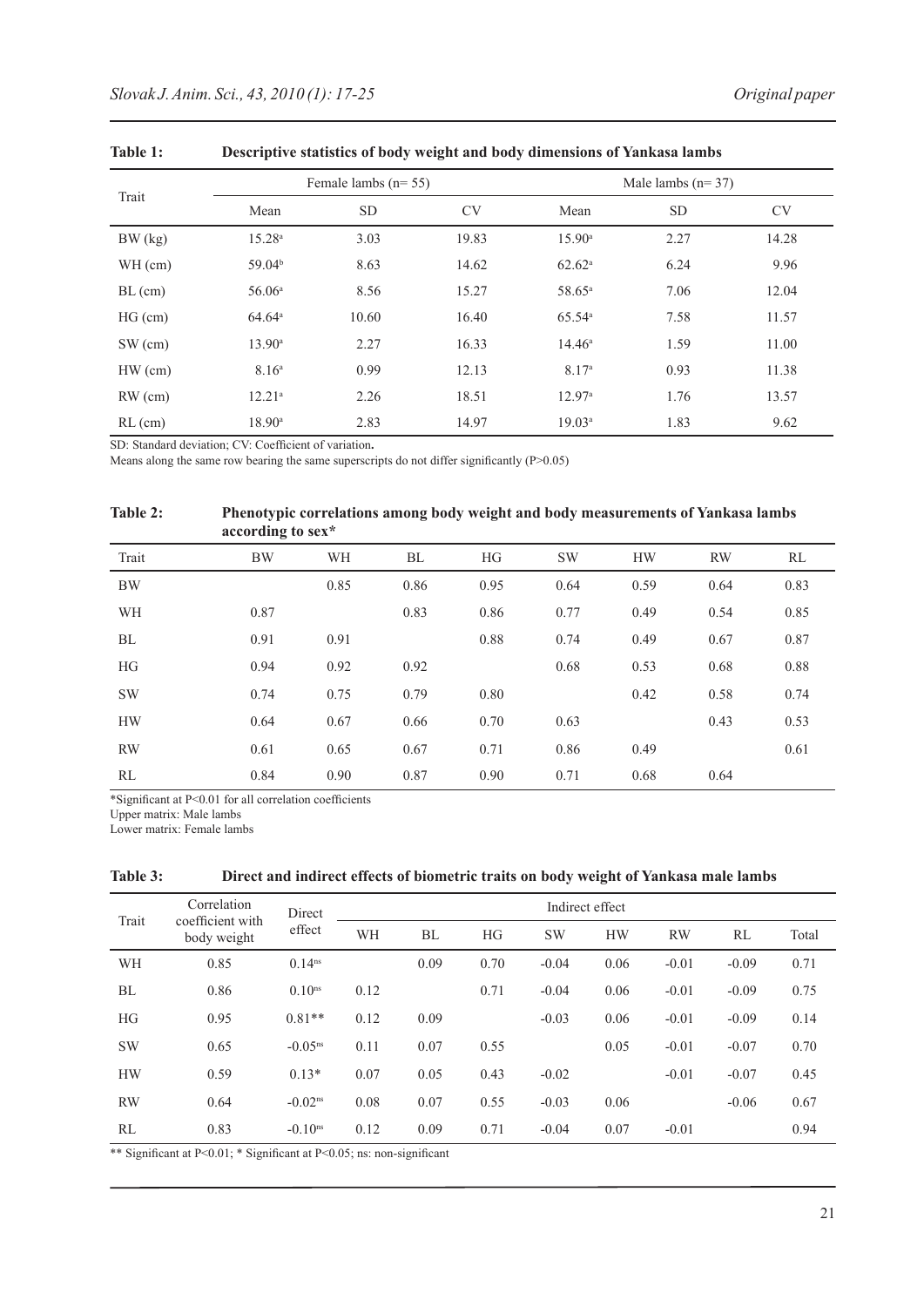effect on body weight was very low (path coefficient  $=$ 0.14) and non-significant ( $P > 0.05$ ) as indicated by the ttest. Its indirect effect was 0.71, realized mostly via heart girth. The direct effect of body length on body weight was equally non-significant (path coefficient  $= 0.10$ ). Heart girth had the greatest direct effect (path coefficient  $= 0.81$ ; P<0.05) on body weight. Its indirect effects were indeed low and non-significant. Shoulder width had a low, negative and non-significant influence on body weight (path coefficient  $= -0.05$ ). This is an indication that the correlation between shoulder width and body weight was considerably due to the indirect effect of heart girth. Although the direct effect of head width on body weight was low (path coefficient  $= 0.13$ ), it was significant. Rump width and rump length negatively impacted on body weight (path coefficient  $= -0.02$  and -0.10, respectively). Their direct effects were also nonsignificant. It could be inferred, therefore, that heart girth and head width are valuable in the estimation of body weight of male lambs.

In female lambs (Table 4), the highest direct positive contribution to body weight was equally made by heart girth; and was followed by body length (path coefficient =  $0.87$  and  $0.30$ , respectively; P<0.01). The direct effects of withers height, shoulder width, head width, rump width and rump length on body weight were however, non-significant.

The use of path analysis to explain the relationship between morphological traits and body weight of goats had been reported (Yakubu and Mohammed, 2009). However, these authors observed that body length had the highest direct impact on body weight, closely followed by chest girth and shoulder width. In a related study, Wu *et al.* (2008) showed the relationship between body weight and body dimensions of rabbits using path analysis. The results revealed how the independent variables influenced the dependent variable (body weight) directly (chest girth, body length and ear length) and indirectly (ear width). According to them, wrong conclusion and wrong selection could arise if decision is based on phenotypic correlation alone. Mendes *et al*. (2005) also used path analysis to quantify the association between body weight and body measures of American Bronze Turkeys.

#### **Coefficients of determination and establishment of preliminary regression equations**

The direct and combined effects of body dimensions on the variation of body weight of Yankasa lambs are presented in Table 5. In males, heart girth had the highest direct contribution to the variation in body weight ( $R^2 = 0.656$ ). The sum of determination coefficients of any independent variable and interaction of two independent variables in the present study was:  $\sum d = 0.924$ . According to path analysis principle, the sum of determination coefficients plus the determination coefficient of error is 1 (Wu *et al*., 2008). In this case, the determination coefficient of error was 1-∑d= 0.076. The preliminary multiple regression equation for male lambs was:

#### **Y= -3.867 + 0.052WH + 0.033BL+ 0.243HG - 0.070SW+ 0.319HW - 0.030RW -0.127RL**

Similarly, the direct contribution of heart girth to body weight of female lambs was the highest ( $R^2$  = 0.757). Combined effects of heart girth and body length were the highest among the variable pairs ( $R^2 = 0.480$ ). The sum of determination coefficients in this case was 0.907 while the determination coefficient of error was 0.093. The preliminary linear model for female lambs was:

## **Y = -1.548 – 0.016WH + 0.105BL + 0.249HG + 0.089SW – 0.183HW – 0.221RW – 0.062RL**

|           | Correlation                     | Direct                | Indirect effect |           |           |           |           |           |         |       |
|-----------|---------------------------------|-----------------------|-----------------|-----------|-----------|-----------|-----------|-----------|---------|-------|
| Trait     | coefficient with<br>body weight | effect                | WH              | <b>BL</b> | <b>HG</b> | <b>SW</b> | <b>HW</b> | <b>RW</b> | RL      | Total |
| WH        | 0.87                            | $-0.05$ <sup>ns</sup> |                 | 0.27      | 0.80      | 0.05      | $-0.04$   | $-0.11$   | $-0.05$ | 0.92  |
| BL        | 0.91                            | $0.30*$               | $-0.05$         |           | 0.80      | 0.06      | $-0.04$   | $-0.11$   | $-0.05$ | 0.61  |
| HG        | 0.94                            | $0.87**$              | $-0.05$         | 0.28      |           | 0.06      | $-0.04$   | $-0.12$   | $-0.05$ | 0.08  |
| <b>SW</b> | 0.74                            | 0.07 <sup>ns</sup>    | $-0.04$         | 0.24      | 0.70      |           | $-0.04$   | $-0.15$   | $-0.04$ | 0.67  |
| <b>HW</b> | 0.64                            | $-0.06$ <sup>ns</sup> | $-0.03$         | 0.20      | 0.61      | 0.04      |           | $-0.08$   | $-0.03$ | 0.67  |
| <b>RW</b> | 0.61                            | $-0.17$ <sup>ns</sup> | $-0.03$         | 0.20      | 0.62      | 0.06      | $-0.03$   |           | $-0.04$ | 0.78  |
| RL        | 0.84                            | $-0.06$ <sup>ns</sup> | $-0.05$         | 0.26      | 0.78      | 0.05      | $-0.04$   | $-0.10$   |         | 0.90  |

**Table 4: Direct and indirect effects of biometric traits on body weight of Yankasa female lambs**

\*\* Significant at P<0.01; \* Significant at P<0.05; ns: non-significant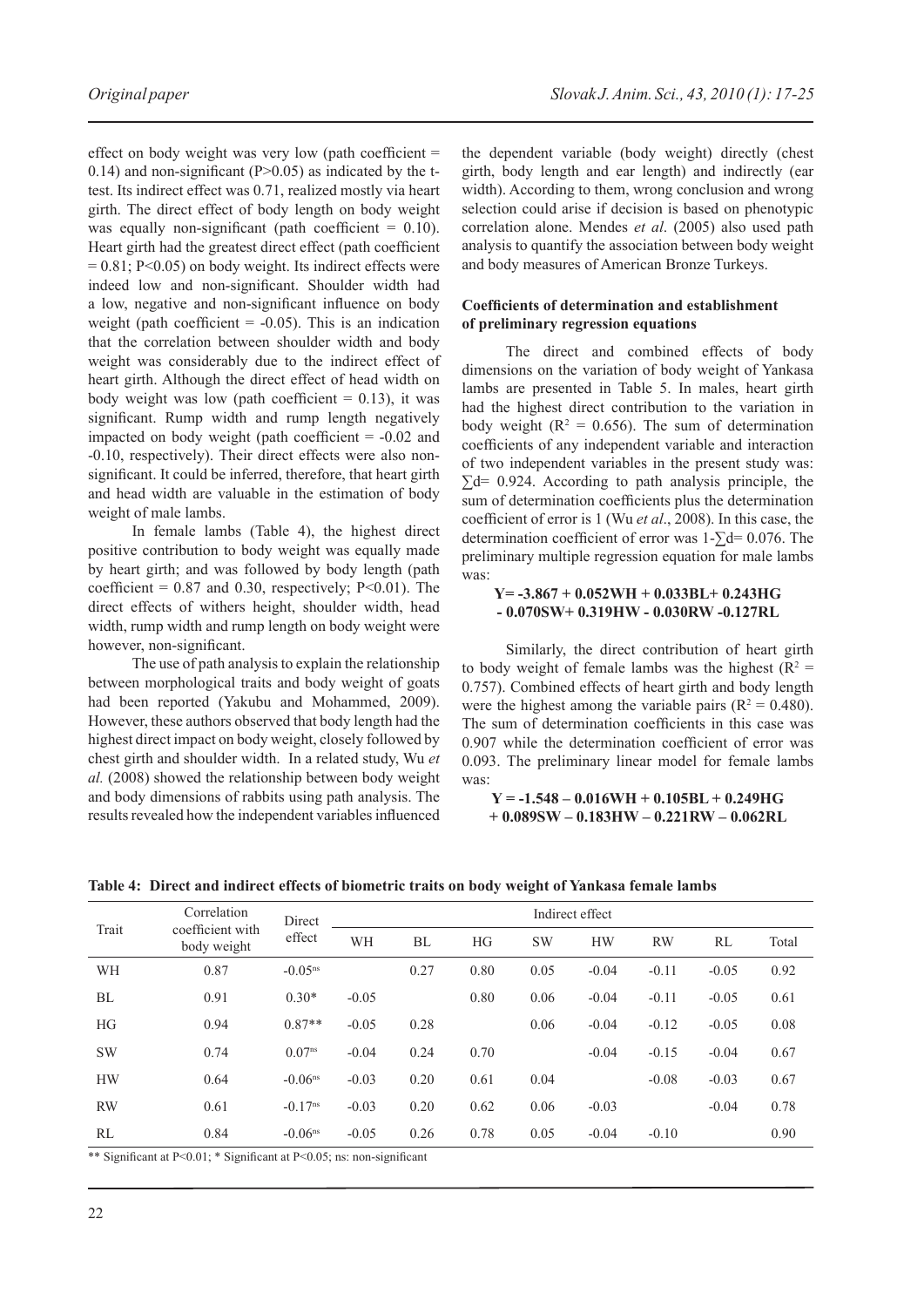| Trait                                   |            | Components of Coefficient of<br>determination $(R^2)$ |
|-----------------------------------------|------------|-------------------------------------------------------|
|                                         | Male lambs | Female lambs                                          |
| Direct effects                          |            |                                                       |
| $\mathbf{P^2}_{\rm Y'~X1}$              | 0.020      | 0.003                                                 |
| $\mathrm{P}^2_{\mathrm{~Y\,X2}}$        | 0.010      | 0.090                                                 |
| $P_{Y. X3}^2$                           | 0.656      | 0.757                                                 |
| $\mathbf{P}^2_{\mathbf{Y},\mathbf{X4}}$ | 0.003      | 0.005                                                 |
| $P_{Y. X5}^2$                           | 0.017      | 0.004                                                 |
| $\mathbf{P^2}_{\text{Y,X6}}$            | 0.000      | 0.029                                                 |
| $P^2$ <sub>Y. X7</sub>                  | 0.010      | 0.004                                                 |
| Combined effects                        |            |                                                       |
| $X1$ (WH) and $X2$ (BL)                 | 0.023      | $-0.027$                                              |
| $X1$ (WH) and $X3$ (HG)                 | 0.195      | $-0.080$                                              |
| $X1$ (WH) and $X4$ (SW)                 | $-0.011$   | $-0.005$                                              |
| X1 (WH) and X5 (HW)                     | 0.018      | 0.004                                                 |
| $X1$ (WH) and $X6$ (RW)                 | $-0.003$   | 0.011                                                 |
| $X1$ (WH) and $X7$ (RL)                 | $-0.024$   | 0.005                                                 |
| $X2$ (BL) and $X3$ (HG)                 | 0.143      | 0.480                                                 |
| $X2$ (BL) and $X4$ (SW)                 | $-0.007$   | 0.033                                                 |
| $X2$ (BL) and $X5$ (HW)                 | 0.013      | $-0.024$                                              |
| $X2$ (BL) and $X6$ (RW)                 | $-0.003$   | $-0.068$                                              |
| $X2$ (BL) and $X7$ (RL)                 | $-0.017$   | $-0.031$                                              |
| X3 (HG) and X4 (SW)                     | $-0.055$   | 0.097                                                 |
| X3 (HG) and X5 (HW)                     | 0.112      | $-0.073$                                              |
| X3 (HG) and X6 (RW)                     | $-0.022$   | $-0.210$                                              |
| $X3$ (HG) and $X7$ (RL)                 | $-0.143$   | $-0.094$                                              |
| $X4$ (SW) and $X5$ (HW)                 | $-0.005$   | $-0.005$                                              |
| X4 (SW) and X6 (RW)                     | 0.001      | $-0.020$                                              |
| X4 (SW) and X7 (RL)                     | 0.007      | $-0.006$                                              |
| $X5$ (HW) and $X6$ (RW)                 | $-0.002$   | 0.010                                                 |
| X5 (HW) and X7 (RL)                     | $-0.014$   | 0.005                                                 |
| $X6$ (RW) and $X7$ (RL)                 | 0.002      | 0.013                                                 |
| Sum total                               | 0.924      | 0.907                                                 |

## **Table 5: Direct and combined effects of the independent variables contributing to the variation of body weight of Yankasa lambs**

#### **Deletion of less significant variables in the estimation of body weight**

The path coefficients of withers height, body length, shoulder width, rump width and rump length in males were statistically non-significant, as revealed by the t-test. This is an indication that these variables were less significant in the estimation of body weight, as they were realized considerably via heart girth. Thus, they were expunged from the regression model to obtain a much more simplified equation. In female lambs, however, withers height, shoulder width, head width, rump width and rump length were removed. The removal, especially of withers height from the two models could be attributed to the fact that height is due to growth of bones, whose function of increase in weight is probably not proportionate to increase in general body weight (Thiruvenkadan, 2005). Similarly, Anderson (1999) reported that height at withers has limited value as an indicator of weight, and negligible value as an indicator of type and function.

#### **Establishment of optimum regression models**

After the deletion of five of the predictor variables (WH, BL, SW, RW and RL), the path coefficients for heart girth and head width in male lambs were calculated again (path coefficient  $= 0.89$  and 0.12 for HG and HW, respectively; P<0.01). The direct effects of heart girth and head width in contributing to the variation in body weight were:  $R^2 = 0.792$  and 0.014 for HG and HW, respectively. The combined effect gave  $R^2$  value of 0.113. The optimum multiple regression model for male lambs was:

#### **Y= -3.925+ 0.265HG + 0.302HW**

The sum of determination coefficient for the model was 0.919 while the determination coefficient of error was 0.081.

In female lambs, the path coefficients of heart girth and body length were recalculated, and were found to be equally highly significant (path coefficient  $= 0.70$ ) and  $0.26$  for HG and BL, respectively; P<0.01). The direct effects of heart girth and body length accounted for 0.490 and 0.068 of the variation in the body weight; while their combined effect explained 0.335 of the observed variation. The optimum linear model for female lambs was:

# **Y = -2.840 + 0.200HG + 0.092BL.**

The  $\mathbb{R}^2$  value was 0.893 while the determination coefficient of error was 0.107.

The present findings in Yankasa lambs are consistent with earlier reports on the use of body measurements such as heart girth, body length and head width for weight estimation. According to Jawasreh and Khasawney (2007), heart girth was found as a trait of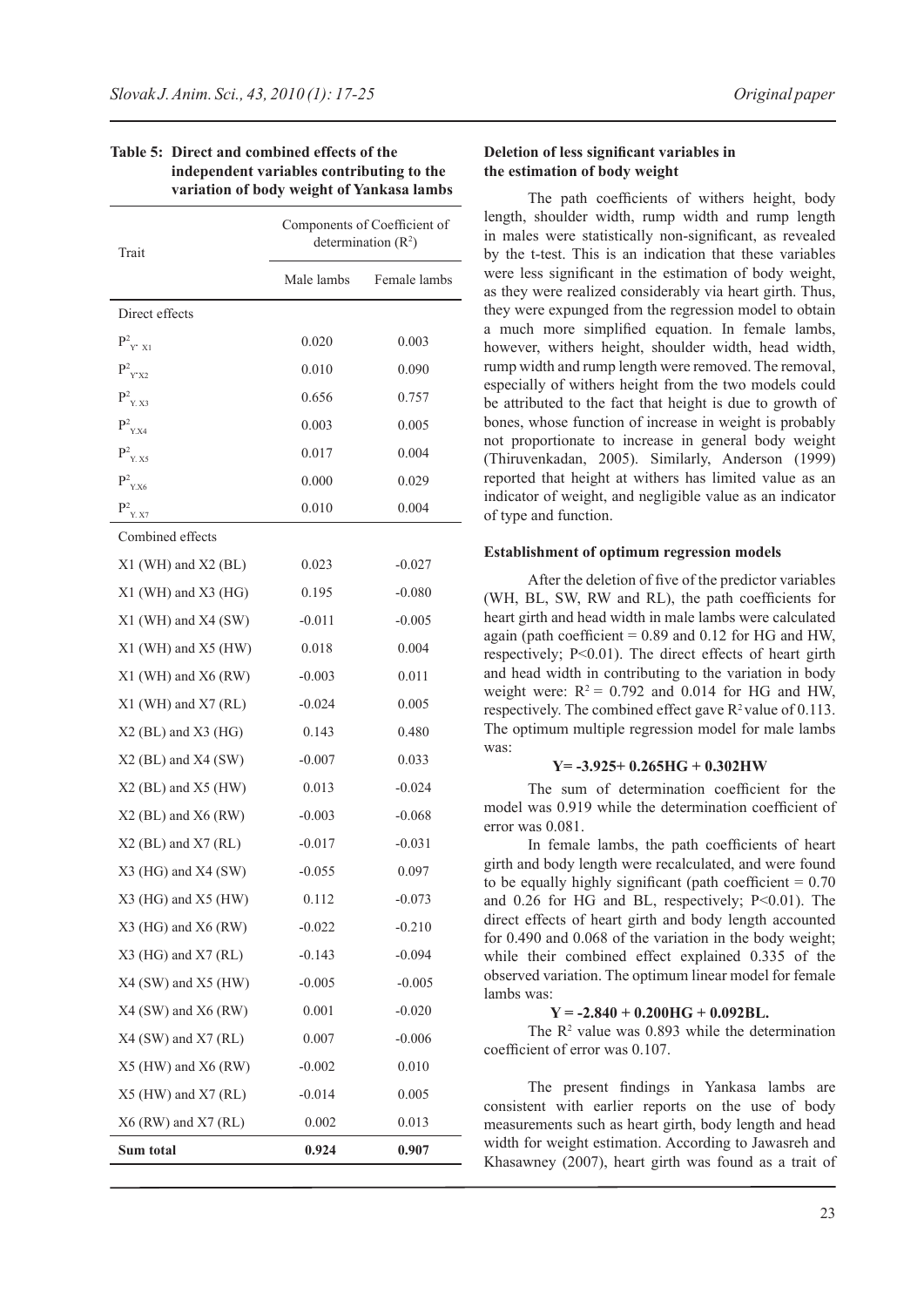utmost importance in the prediction of body weight from body measurements of sheep. This could be as a result of the fact that the muscle and a little of fat along with bone structure contribute to the formation of heart girth. This is buttressed by the study of Thiruvenkadan (2005) who reported that the higher association of body weight with chest girth was possibly due to a relatively large contribution to weight by chest girth consisting of bones, muscles and viscera. Similarly, Kunene *et al*. (2009) submitted that heart girth was the single most important variable to estimate the live weight of Zulu young sheep with milk set of teeth. The importance of heart girth was also accentuated by Sowande and Sobola (2008) who reported that heart girth together with head length and width of hindquarters were better in predicting live weight of West African Dwarf sheep in the fitted multiple linear regression models. In a related study in goat kids, Vargas *et al*. (2007) reported that body weight could be predicted from body traits such as heart girth, body length and head width.

## **CONCLUSION**

Path analysis revealed that heart girth had the largest direct effect on body weight. Its separate combination with head width and body length of male and female Yankasa lambs respectively, also accounted for the highest contribution to the variation in body weight. However, the direct effect of withers height, body length (males only), shoulder width, head width (females only), rump width and rump length on body weight in both sexes were non-significant as they were realized considerably through heart girth. Thus, these variables were expunged from the final models. The optimum regression equations included heart girth and head width, and heart girth and body length in male and female lambs, respectively. These two equations could serve as useful practical tools for livestock farmers, researchers and rural development workers for weight estimation in the field and for selection purposes.

## **REFERENCES**

- Al-TARAYRAY, J. A. **–** TABBAA, M. J. 1999. Some factors affecting body weight and dimensions and its adjustment factors for Awassi lambs in Jordan. *Dirasat Agric. Sci.,* vol. 26, 1999, p. 45-55.
- ANDERSON, G. L. H. 1999. The development of a system of linear measurements to provide an assessment of type and function of beef cattle. *Animal Genetic Resources Information*, vol. 25, 1999, p. 45-55.
- AZIZ, M. A.SHARABY, M. A. 1993. Collinearity as a problem in predicting body weight from body dimensions of Najdi sheep in Saudi Arabia. *Small Rumin. Res*., vol. 12, 1993, p. 117-124.
- ECONOMIDES, S. 1983. Intensive sheep production in the near east. *FAO Animal Health and Production*, vol. 40, 1983, p. 17.
- GILL, J. L. 1986. Outliers and influence in multiple regression*. J. Anim. Breed. Genet.,* vol. 103, 1986, p. 161-175.
- JAWASREY, K. I. Z. **–** KHASAWNEY, A. Z. 2007. Studies of some economic characteristics on Awassi Lambs in Jordan. *Egyptian J. of Sheep and Goat Sci*., vol. 2, 2007, p. 101- 110.
- JEONGHOON, A. 2002. Beyond single equation regression analysis: Path analysis and multi-stage regression analysis. *American Journal of Pharmaceutical Education*, vol. 66, 2002, p. 37-42.
- KESKIN, A. **–** KOR, A. **–** KARACA, S. **–** Mirtagioglu, H. 2005. A study of relationships between milk yield and some udder traits by using of path analysis in Akkeci goats. *J. Anim. Vet. Adv.*, vol. 4, 2005, p. 547-550.
- KUNENE, N. W. NESAMVUNI, A. E. NSAHLAI, I. V. 2009. Determination of prediction equations for estimating body weight of Zulu (Nguni) sheep. *Small Ruminant Research*, vol. 84, 2009, p. 41-46.
- LENER, L. M. **–** DONALD, H. P. 1996. *Modern development in animal breeding*. Academic Press, London, 1996, 295 pp.
- MARJANOVIC-JEROMELA, A. **–** MARINKOVIC, R. **–** MIJIC, A. **–** ZDUNIC, Z. – IVANOVSKA, S. **–** JANKULOVSKA, M**.** 2007. Correlation and path analysis of quantitative traits in winter rapeseed (*Brasssica napus L*.). *Agriculturae Conspectus Scientificus*, vol. 73, 2007, p. 13-18.
- MENDES, M. **–** KARABAYIR, A. **–** PALA, A. 2005. Path analysis of the relationship between various body measures and live weight of American Bronze turkeys under three different lighting programs. *Tarim Bilimleri Dergisi*, vol. 11, 2005, p. 184-188.
- PIMENTEL, E. C. G. **–** QUEIROZ, S. A. **–** CARVALHEIRO, R. **–** FRIES, L. A. 2007. Use of ridge regression for prediction of early growth performance in crossbred calves. *Genet. Mol. Biol*., vol. 30, 2007, p. 536-544.
- ROCHAS, A. **–** MCKIMON, D. **–** WILSON, R. T. 1991. Physical description and productivity of Landim goats and sheep in Mozambique. *Tropical Agriculture*, vol. 68, 1991, p. 207-214.
- SAHANA, G. **–** GUPTA, S.C. Nivsarkar, A.E. 2001. Garole: The prolific sheep of India. *Animal Genetic Resources Information*, vol. 28, 2001, p. 19-25
- SANGUN, L. **–** CANKAYA, S. **–** KAYAALP, G. T. **–** AKAR, M. 2009. The use of factor analysis scores in multiple regression model for estimation of body weight from some body measurements in Lizard fish. *Journal of Animal and Veterinary Advances*, vol. 8, 2009, p. 47-50.
- SEKER, H. **–** SERIN, Y. 2004. Explanation of the relationships between seed yield and some morphological traits in smooth Bromegrass ( *Bromus inermis* Leyss ) by path analysis. *Europian J. Agron*., vol. 21, 2004, p. 1-6.
- SOWANDE, O. S. **–** SOBOLA, O. S. 2008. Body measurements of West African Dwarf sheep as parameters for estimation of live weight. *Tropical Animal Health and Production,* vol. 40, 2008, p. 433-439.
- SPSS, 2001. Statistical Package for the Social Sciences. SPSS Inc., 444 Michigan Avenue, Chicago, IL60611, 2001.